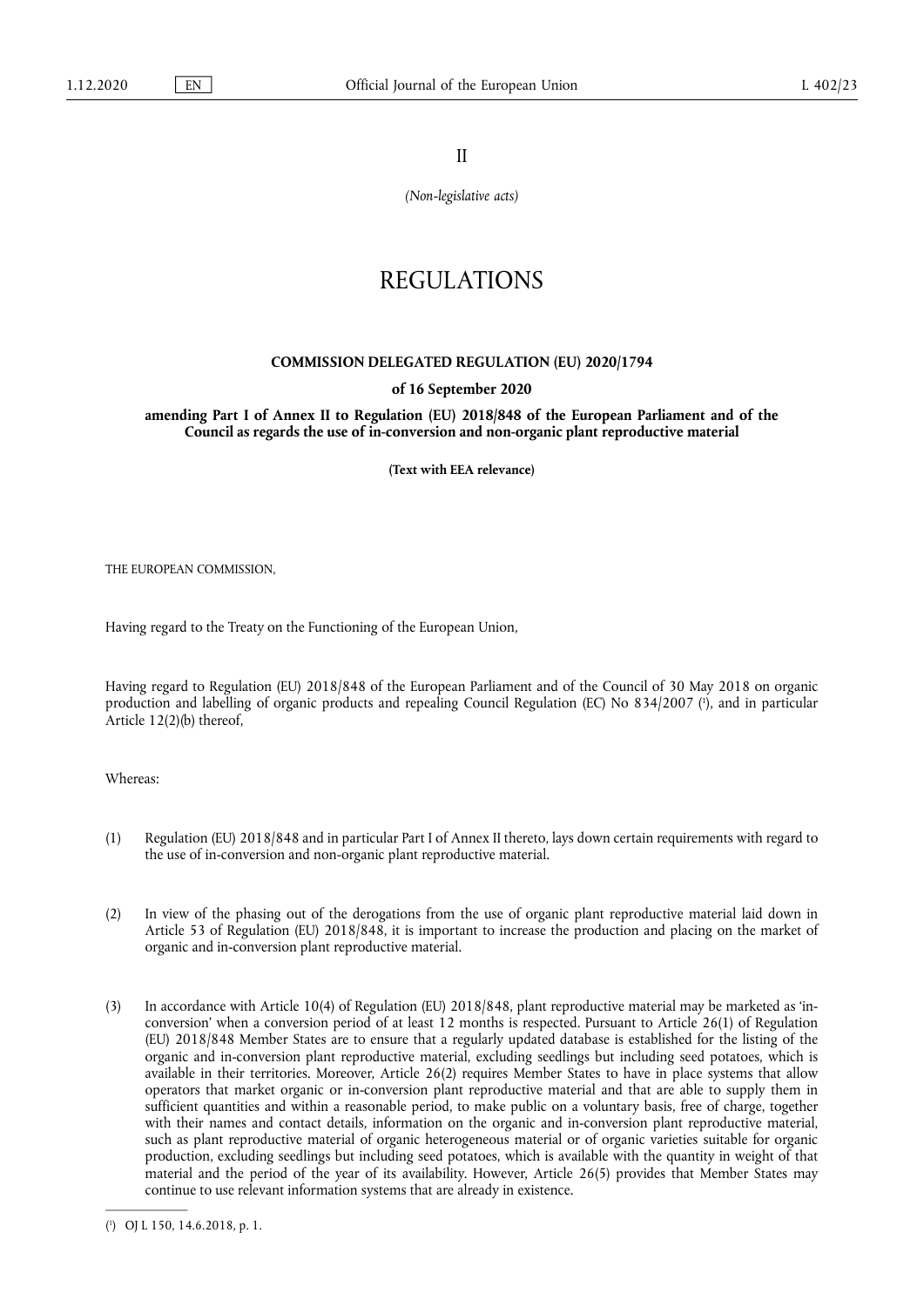- (4) It is therefore important when organic plant reproductive material is not sufficiently available and such unavailability is demonstrated through records collected in the above-mentioned database and systems, to prioritise the use of inconversion plant reproductive material over non-organic plant reproductive material. In addition, in accordance with Article 6(i) of Regulation (EU) 2018/848, the use of self-produced organic and in-conversion plant reproductive material should be allowed.
- (5) Taking into account the current divergent practices in Member States, it is also of particular importance to harmonise the specific criteria and conditions for issuing authorisations to use non-organic plant reproductive material where organic and in-conversion plant reproductive material is not available in sufficient quality or quantity. Such harmonisation should permit to avoid potential unfair competition in organic production and ensure that certain precautionary provisions are applied to plant reproductive material and, in case of prescribed phytosanitary treatments, it should be subject where appropriate to a period of conversion of the parcel as provided in points 1.7.3 and 1.7.4 of Part I of Annex II to Regulation (EU) 2018/848.
- (6) Despite the efforts undertaken by operators involved in the production of organic plant reproductive material, there are still many species, subspecies or varieties for which organic and in-conversion plant reproductive material is not available and for which it is necessary to simplify the process of authorisations by reducing the administrative burden without jeopardising the organic nature of the products. Therefore, and in order to reduce the number of requests for individual authorisations, it is appropriate to provide for annual national general authorisations for species, subspecies or varieties, subject to certain conditions, and for the adoption of national lists of species or subspecies for which appropriate varieties of organic or in-conversion plant reproductive material are available in sufficient quantity. That approach should permit to limit the recourse to individual authorisations. In addition, those national lists constitute relevant information, which is expected to increase knowledge and certainty in the sector of organic plant reproductive material and thus to facilitate the further development both in this highly specialised production sector and in the use of organic plant reproductive material.
- (7) Part I of Annex II to Regulation (EU) 2018/848 should therefore be amended accordingly.
- (8) In the interest of clarity and legal certainty, this Regulation should apply from the date of application of Regulation (EU) 2018/848,

HAS ADOPTED THIS REGULATION:

*Article 1* 

Part I of Annex II to Regulation (EU) 2018/848 is amended in accordance with the Annex to this Regulation.

*Article 2* 

This Regulation shall enter into force on the twentieth day following that of its publication in the *Official Journal of the European Union*.

It shall apply from 1 January 2021.

This Regulation shall be binding in its entirety and directly applicable in all Member States.

Done at Brussels, 16 September 2020.

*For the Commission The President*  Ursula VON DER LEYEN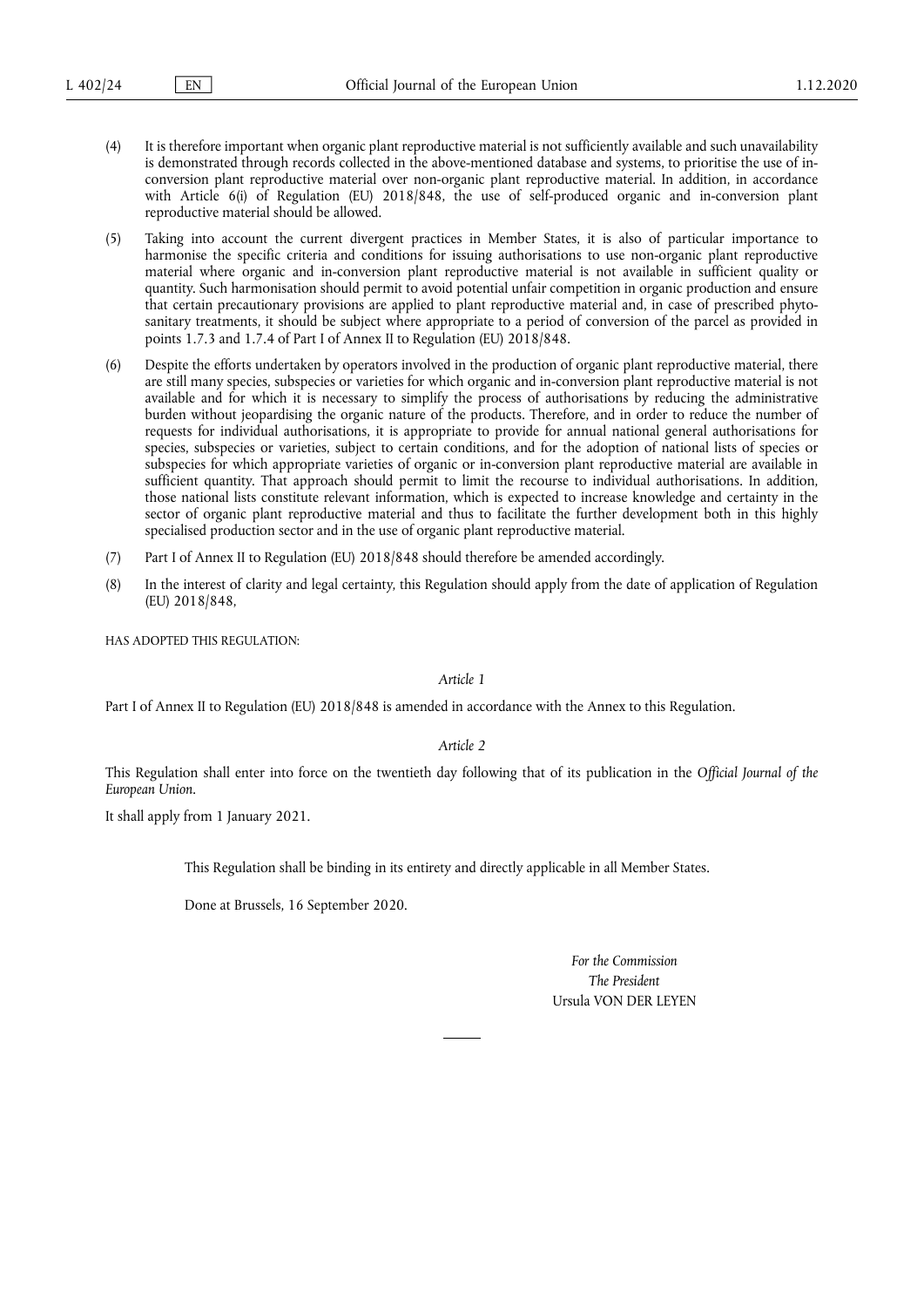## *ANNEX*

Part I of Annex II to Regulation (EU) 2018/848 is amended as follows:

- (1) points 1.8.5.1 to 1.8.5.5 are replaced by the following:
	- '1.8.5.1. By way of derogation from point 1.8.1, where the data collected in the database referred to in Article 26(1) or the system referred to in point (a) of Article 26(2) shows that the qualitative or quantitative needs of the operator regarding relevant organic plant reproductive material are not met, the operator may use inconversion plant reproductive material in accordance with point (a) of the second subparagraph of Article 10(4).

Where organic and in-conversion plant reproductive material is not available in sufficient quality or quantity to fulfil the operator's needs, competent authorities may authorise the use of non-organic plant reproductive material subject to points 1.8.5.3 to 1.8.5.7.

Such individual authorisation shall only be issued in one of the following situations:

- (a) where no variety of the species that the operator wants to obtain is registered in the database referred to in Article 26(1) or the system referred to in point (a) of Article 26(2);
- (b) where no supplier, meaning an operator who markets plant reproductive material, is able to deliver the relevant organic or in-conversion plant reproductive material in time for sowing or planting in situations where the user has ordered the plant reproductive material in reasonable time to allow the preparation and supply of organic or in conversion plant reproductive material;
- (c) where the variety that the operator wants to obtain is not registered as organic or in-conversion plant reproductive material in the database referred to in Article 26(1) or the system referred to in point (a) of Article 26(2), and the operator is able to demonstrate that none of the registered alternatives of the same species are appropriate in particular to the agronomic and pedo-climatic conditions and necessary technological properties for the production to be obtained and that, therefore, the authorisation is significant for his or her production;
- (d) where it is justified for use in research, test in small-scale field trials, for variety conservation purposes or for product innovation and agreed by the competent authorities of the Member State concerned.

Prior to requesting any such authorisation, the operator shall consult the database referred to in Article 26(1) or the system referred to in point (a) of Article 26(2) in order to verify whether relevant organic or inconversion plant reproductive material is available and thus whether his or her request is justified.

When in compliance with Article 6 (i) operators may use both organic and in-conversion plant reproductive material obtained from their own holding, irrespective of the qualitative and quantitative availability according to the database referred to in Article 26(1) or the system referred to in point (a) of Article 26(2).

1.8.5.2. By way of derogation from point 1.8.1, operators in third countries may use in-conversion plant reproductive material in accordance with point (a) of the second subparagraph of Article 10(4) when organic plant reproductive material is justified to be not available in sufficient quality or quantity in the territory of the third country in which the operator is located.

Without prejudice to relevant national rules, operators in third countries may use both organic and inconversion plant reproductive material obtained from their own holding.

Control authorities or control bodies recognised in accordance with Article 46(1) may authorise operators in third countries to use non-organic plant reproductive material in an organic production unit when organic or in-conversion plant reproductive material is not available in sufficient quality or quantity in the territory of the third country in which the operator is located, under the conditions laid down under points 1.8.5.3, 1.8.5.4 and 1.8.5.5.